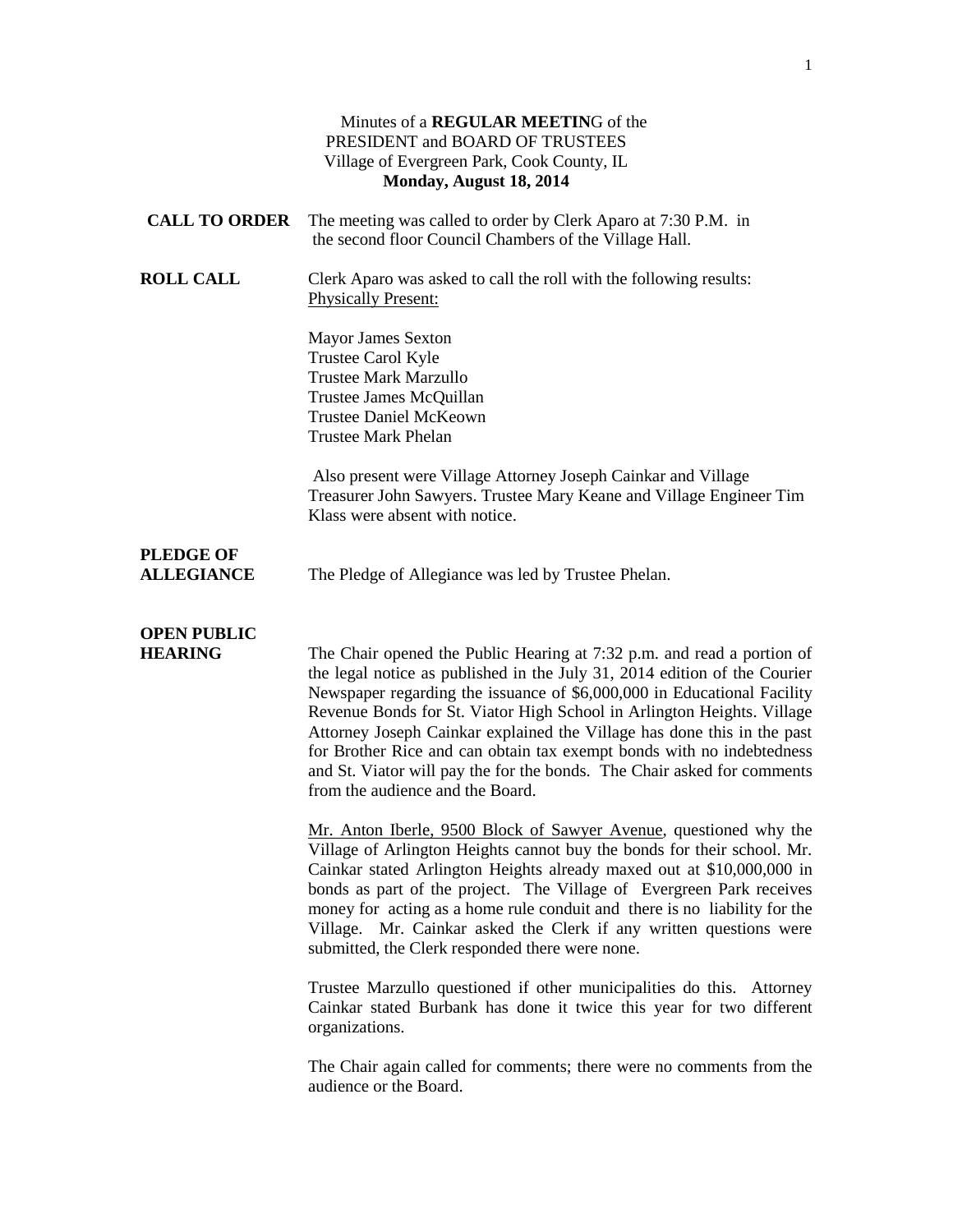Motion by Trustee Marzullo second by Trustee Phelan to close the Public Hearing at 7:37 p.m. Upon roll call, voting YES: Trustees Kyle, Marzullo, McQuillan, McKeown and Phelan; voting NO: NONE. The motion to close the public hearing was passed and so ordered by the Chair.

| <b>OPEN PUBLIC</b>                    |                                                                                                                                                                                                                                                                                                                                                                                                                                                                                                                                                                                                                                                                                                                                                                                                                                                                                                                                                                                                                                                                                                                                                                                                                                                                                                                                                                                                                                                                                                                                                                                                                                                                                                                                                                                                                                                                                                                                                                                                                                              |
|---------------------------------------|----------------------------------------------------------------------------------------------------------------------------------------------------------------------------------------------------------------------------------------------------------------------------------------------------------------------------------------------------------------------------------------------------------------------------------------------------------------------------------------------------------------------------------------------------------------------------------------------------------------------------------------------------------------------------------------------------------------------------------------------------------------------------------------------------------------------------------------------------------------------------------------------------------------------------------------------------------------------------------------------------------------------------------------------------------------------------------------------------------------------------------------------------------------------------------------------------------------------------------------------------------------------------------------------------------------------------------------------------------------------------------------------------------------------------------------------------------------------------------------------------------------------------------------------------------------------------------------------------------------------------------------------------------------------------------------------------------------------------------------------------------------------------------------------------------------------------------------------------------------------------------------------------------------------------------------------------------------------------------------------------------------------------------------------|
| <b>FORUM</b>                          | The Chair made the following announcements:                                                                                                                                                                                                                                                                                                                                                                                                                                                                                                                                                                                                                                                                                                                                                                                                                                                                                                                                                                                                                                                                                                                                                                                                                                                                                                                                                                                                                                                                                                                                                                                                                                                                                                                                                                                                                                                                                                                                                                                                  |
|                                       | Thanks to all the Village Departments and employee volunteers for<br>1.<br>their assistance during the grand opening of "The Park" at $91^{\text{st}}$ &<br>California. Everyone is encouraged to play disc golf, use the driving<br>range and register your pets for the dog park. Special thanks to<br>Meijer for their donation of food and beverages for this event.<br>2. Schools are opening soon. There will be increased neighborhood<br>traffic enforcement. Please be careful of children crossing street and<br>increased bicycle riders.<br>3. Vehicle stickers are on sale at the Village Hall and the deadline for<br>purchase is September 15, 2014. The Currency Exchange at $95^{\text{th}}$ &<br>Kedzie are selling stickers for a nominal fee during the hours the<br>Village Hall is closed.<br>4. The Village Hall will be closed on Monday, September 1, 2104 in<br>observance of Labor Day. The next Board meeting will be on<br>Tuesday, September 2, 2014 at 7:30 p.m.<br>Movies in the Park continue Friday August 22, 2014 with "Ground<br>5.<br>Hog Day" at Duffy Park.<br>St. Bernadette's Rib Fest will be held on Saturday, September 6,<br>6.<br>2014 from 4-11 p.m.<br>Most Holy Redeemer 5- K Run is on Thursday, September 4, 2014<br>7.<br>First National Bank of Evergreen Park will host a Fall Fest in the<br>8.<br>bank parking lot on Saturday, September 13, 2014 from 11 am $-3$<br>p.m. Fee event with face painting, music, food and a petting zoo and<br>much more.<br>9. The Village will host the Hot Rod Classic Car Show at Yukich Field<br>on Friday, September 19, 2014 from 3:00 to 10:00 pm. Proceeds<br>will benefit the Christmas without Cancer Charity. Registration is<br>available on line as well as the Village Hall.<br>10. Farmers Market opens at 7:00 am until 1:00 pm every Thursday at<br>Yukich Fields until October 2014.<br>11. Cook County Mosquito Abatement reported positive mosquito tests<br>in Cook County and the Chair warned everyone to take all necessary |
|                                       | preventive precautions.                                                                                                                                                                                                                                                                                                                                                                                                                                                                                                                                                                                                                                                                                                                                                                                                                                                                                                                                                                                                                                                                                                                                                                                                                                                                                                                                                                                                                                                                                                                                                                                                                                                                                                                                                                                                                                                                                                                                                                                                                      |
| <b>OPEN PUBLIC</b><br><b>AUDIENCE</b> | NONE.                                                                                                                                                                                                                                                                                                                                                                                                                                                                                                                                                                                                                                                                                                                                                                                                                                                                                                                                                                                                                                                                                                                                                                                                                                                                                                                                                                                                                                                                                                                                                                                                                                                                                                                                                                                                                                                                                                                                                                                                                                        |
| <b>PARADE</b><br><b>TROPHIES</b>      | The Chair introduced Laura Shallow representing the Evergreen Park<br>Chamber. Laura thanked Mayor Sexton, the Clerk and the Board and all<br>the Village Departments that make the parade a huge success. She also<br>thanked the sponsors for their continued support.                                                                                                                                                                                                                                                                                                                                                                                                                                                                                                                                                                                                                                                                                                                                                                                                                                                                                                                                                                                                                                                                                                                                                                                                                                                                                                                                                                                                                                                                                                                                                                                                                                                                                                                                                                     |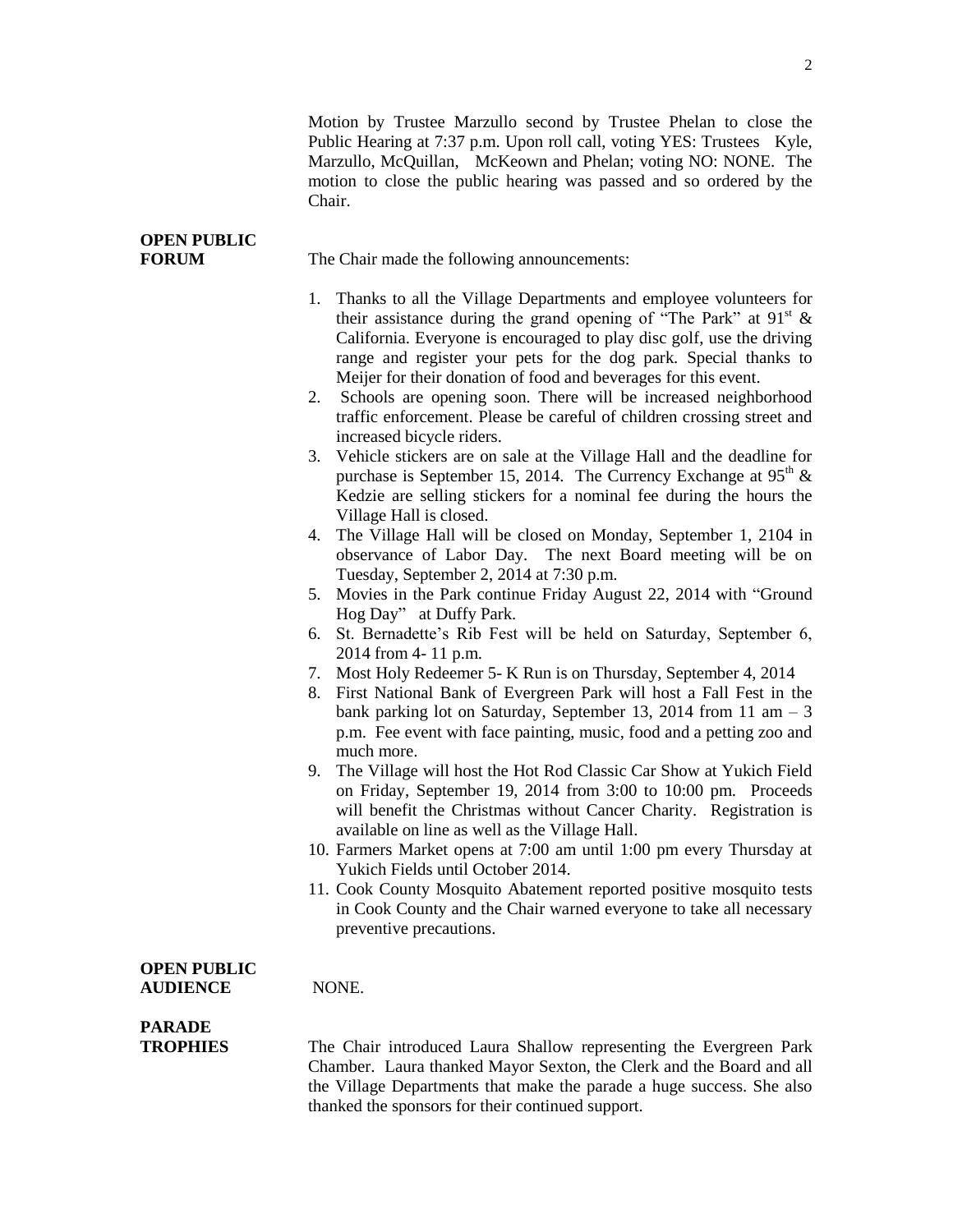Mayor Sexton and Laura presented the 2014 parade winners with trophies. Winners were as follows, color guard, EP American Legion Post NO. 854, amateur band, Evergreen Park Central Middle School Band, children performance, Woori Taekwondo and Hapkido Academy, double entries, Pappy's and Tavern on the Green, multiple participation, Saint Bernadette Parish, professional band, River City Rhythm, professional float, Thompson- Kuenster Funeral Home, professional musical float, Prudential Biros now Berkshire Hathaway, special unit, Jesse White Tumblers, specialty unit, Standford Battery, pom pm team, Twirling Queens Pom Pom, unique entry, Sarah's Pony Rides, vehicle, Ozinga Ready Mix, and walkers, Mother Butter's Popcorn. Laura presented a special Village recognition award to the Public Works Department for their dedicated efforts. One of the winners, name not given related that she was almost run over by children at  $95<sup>th</sup>$  & Springfield trying to get her bag of candy. The Mayor congratulated the winners and thanked Laura for her help. The audience gave the winners a hearty round of applause. **REGULAR AGENDA** Motion by Trustee Kyle second by Trustee McKeown to waive the reading of the minutes of the July 21, 2014 Regular Meeting of the President and Board of Trustees and approved as presented was passed by unanimous voice vote and so ordered by the Chair. **RESOLUTION NO. 19-2014** And 20-2014 Motion by Trustee Phelan second by Trustee McQuillan, to approve **Resolution NO. 19-2013** with expenditures of the General Corporate Fund of \$504,054.67 the Sewer & Water Fund in the amount of  $$360,622.16$  and the 95<sup>th</sup> Street TIF Fund \$24,210.17 and the Capital Improvement Fund, \$15,678.54 and the Street Bond Fund \$143,250.00 for a total of \$ 947,815.54 and **Resolution NO. 20-2014** with expenditures of the General Corporate Fund of \$264,263.76 and the Sewer and Water Fund  $$256,728.68$  and the 95<sup>th</sup> St. TIF Fund \$51,475.00 and the Capital Improvement Fund \$ 253.00 and the Street Bond Fund, \$1,2500.00 and the Debt Service - General \$222,250.00 for a total of \$ 796,220.44. Upon roll call, voting YES: Trustees Marzullo, McQuillan, McKeown, Phelan and Kyle; voting NO: NONE. The motion was passed and so ordered by the Chair. **WATER COLLECTORS REPORT** Motion by Trustee Kyle second by Trustee McQuillan to approve the Water Collector's report for July 2014 in the amount of \$ 665,629.74. The motion was passed by unanimous voice vote and so ordered by the Chair. **VILLAGE COLLECTOR'S REPORT** Motion by Trustee Phelan second by Trustee McKeown to

approve the Village Collector's report for July 2014 in the amount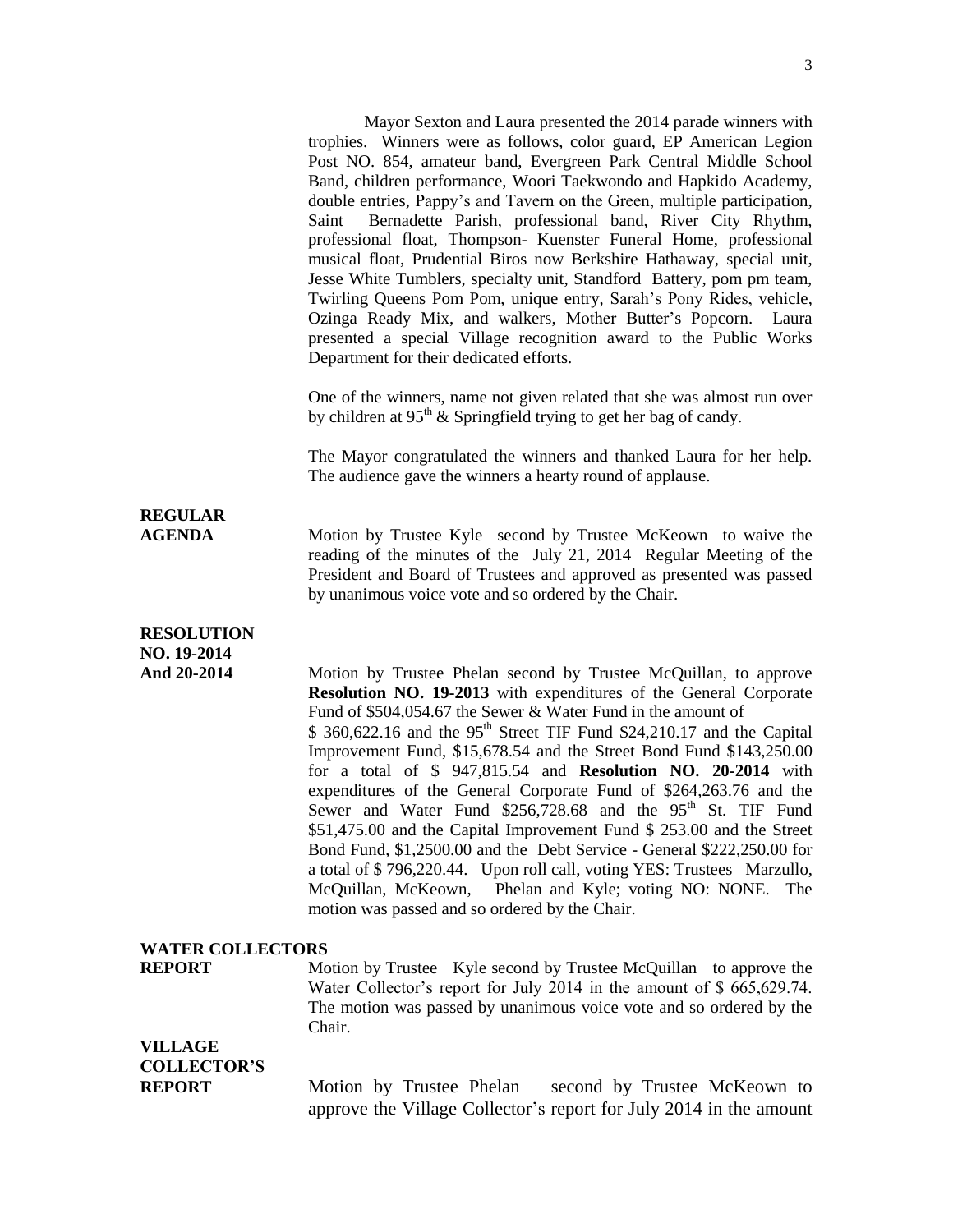of \$ 2,382,582.52. The motion was passed by unanimous voice vote and so ordered by the Chair.

## **VILLAGE TREASURER'S**

**LIQUOR**

**REPORT** Motion by Trustee Marzullo second by Trustee Kyle to approve the Village Treasurer's report for July 2014 with \$ 4,877,045.71 in the General Fund and \$ 2,892,352.67 in the Sewer and Water Fund. The motion was passed by unanimous voice vote and so ordered by the Chair.

**LICENSE** Motion by Trustee Kyle second by Trustee McQuillan to approve the **"Class C" carry out only liquor license for WALMART** (Store #5485) located at 2500 W.  $95<sup>th</sup>$  Street. Trustee Marzullo criticized the lack of parking lot maintenance at the location adding an employee should be able to pick up the debris and refuse in the lot on a regular shift basis. He noted the other major stores in the area keep their parking lots clean. The Chair noted he has met with the new manager Stacy and requested they clean up the lot and also that they stop allowing other semi-trucks (not Walmart trucks) parking in their lot overnight. Stacy responded she is the new manager and assured Trustee Marzullo the lot is cleaned five (5) nights a week on a regular basis. Upon roll call, voting YES: Trustees McQuillan, McKeown, Phelan and Kyle; voting NO: Trustee Marzullo. The motion was passed and so ordered by the Chair.

# **BUSINESS**

**CERTIFICATES** Motion by Trustee Marzullo second by Trustee Kyle, to accept the application for Business Regulation Certificate and License for **CLEMON'S TAX SERVICES** to operate an office for tax preparation located at 3005 W. 87<sup>th</sup> Street. Upon roll call voting YES: Trustees, Phelan, Kyle, Marzullo, McQuillan and McKeown; voting NO: NONE. The motion was passed and so ordered by the Chair.

> Motion by Trustee McQuillan second by Trustee McKeown, to accept the application for Business Regulation Certificate and License for **SOUTHSIDE PREGNANCY CENTER (SPC)** to operate a 501 C (3) charitable life affirming medical clinic located at 3005 W. 87th Street. Upon roll call voting YES: Trustees, Kyle, Marzullo, McQuillan, McKeown and Phelan; voting NO: NONE. The motion was passed and so ordered by the Chair.

> Motion by Trustee Kyle second by Trustee Marzullo, to accept the application for Business Regulation Certificate and License for **CASTLEMAINE INC. DBA/ VISITING ANGELS** to operate a home health care services agency located at 3317 w. 95<sup>th</sup> street, LL8. Upon roll call voting YES: Trustees, Marzullo, McQuillan, McKeown, Phelan and Kyle; voting NO: NONE. The motion was passed and so ordered by the Chair.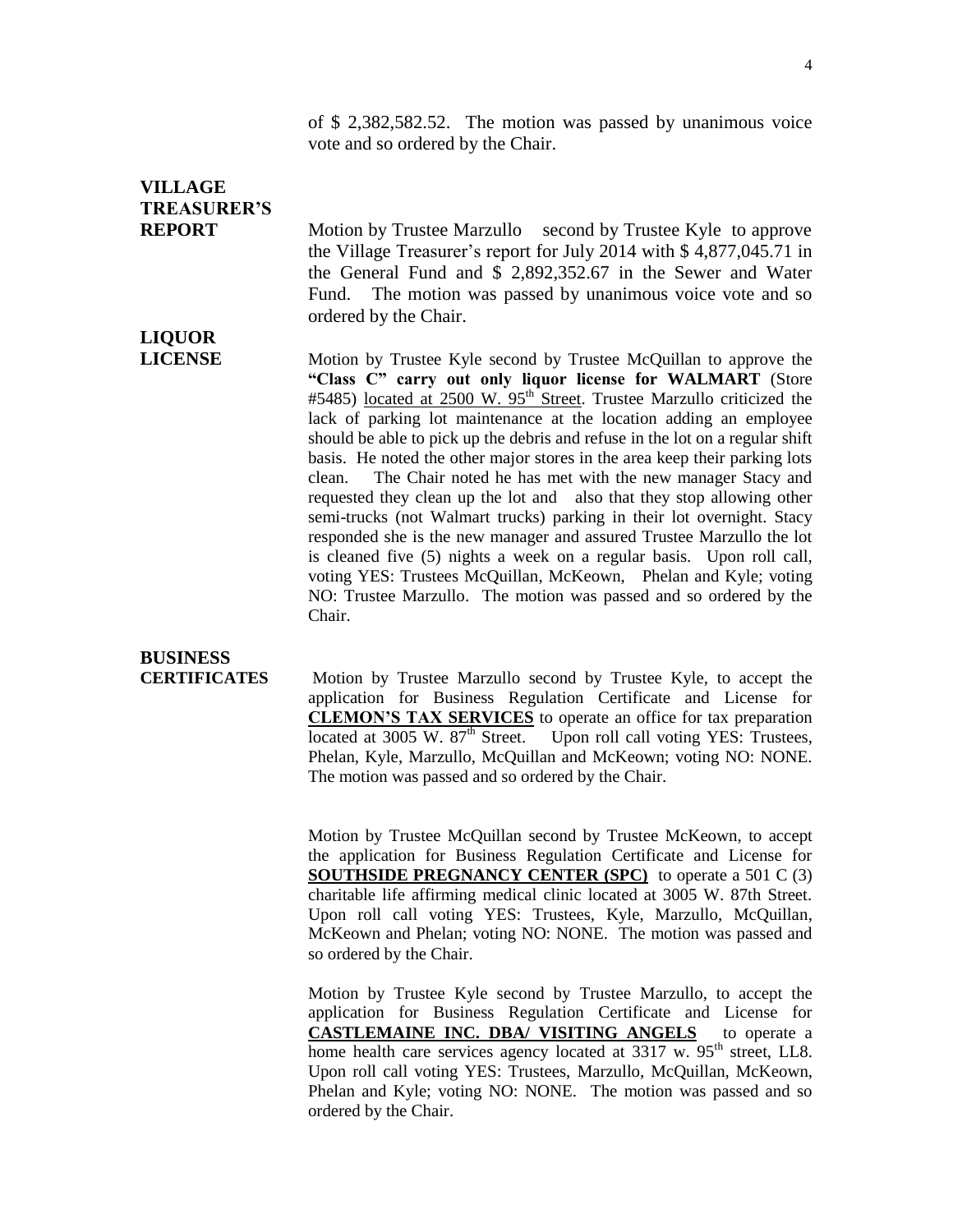Motion by Trustee Kyle second by Trustee Phelan **to deny** the application for Business Regulation Certificate for **MAMBA ENTERPRISES, LLC** to operate a security and health care occupational; training office located at 9500 S. Avers Avenue, Suite #5. Trustee Kyle led a brief discussion regarding the lack of parking in the area of the 9500 Building. Mr. Mike Brown, petitioner questioned why residents are allowed residential parking only on the street and the courtesy does not apply to businesses as well. The Chair explained the residents pay property taxes and suggested building owners should provide parking for their renters. The Chair noted there is not a lot of parking available for this building. Mr. Brown stated he feels this is an unfair practice. Upon roll call voting **YES TO DENY**: Trustees, McQuillan, McKeown, Phelan and Kyle; voting NO: Trustee Marzullo; voting NO: NONE. The motion was passed and so ordered by the Chair.

Motion by Trustee Kyle second by Trustee McQuillan to approve the application for Business Regulation Certificate for **OAK RIDGE FAMILY DENTAL** to operate a dental practice located at 3615 W. 95<sup>th</sup> Street. The Chair noted there is parking on premises behind this building. Upon roll call voting YES: Trustees, McKeown, Phelan, Kyle and McQuillan voting ABSTAINED: Trustee Marzullo, voting NO: NONE. The motion was passed and so ordered by the Chair.

### **ORDINANCE**

**NO. 15-2014** Motion by Trustee Phelan second by Trustee Kyle to approve **ORDINANCE NO. 15-2014 "AN ORDINANCE OF THE VILLAGE OF EVERGREEN PARK APPROVING THE SECOND AMENDMENT TO OPTION AND LEASE AGREEMENT WITH CROWN CASTLE FOR THE CELLULAR TOWER AT 9421 SOUTH KEDZIE AVENUE."** The Chair noted this is an extension of the lease with a \$7,500 bonus for this contract and a 16% increase on the \$1,900 per month lease. Upon roll call voting YES: Trustees McKeown, Phelan, Kyle, Marzullo and McQuillan: voting NO: ANY. The Motion was passed and so ordered by the Chair.

## **ORDINANCE**

**NO. 16-2014** Motion by Trustee McQuillan second by Trustee Marzullo to approve **ORDINANCE NO. 16-2014 "AN ORDINANCE OF THE VILLAGE OF EVERGREEN PARK APPROVING A MUTUAL AID BOX ALARM SYSTEM FIRST ADDENDUM TO MABAS MASTER AGREEMENT."** Fire Chief Kleinhaus explained this addendum gives the Village the ability to charge for any incident in excess of (8) eight hours. Upon roll call voting YES: Trustees McKeown, Phelan, Kyle, Marzullo and McQuillan; voting NO: NONE. The Motion was passed and so ordered by the Chair.

### **ORDINANCE**

**NO. 17-2014** Motion by Trustee McQuillan second by Trustee Phelan to approve **ORDINANCE NO. 17-2014, "AN ORDINANCE AMENDING CHAPTER 4, ANIMALS, BY ADDING ARTICLE III, DOG PARK,**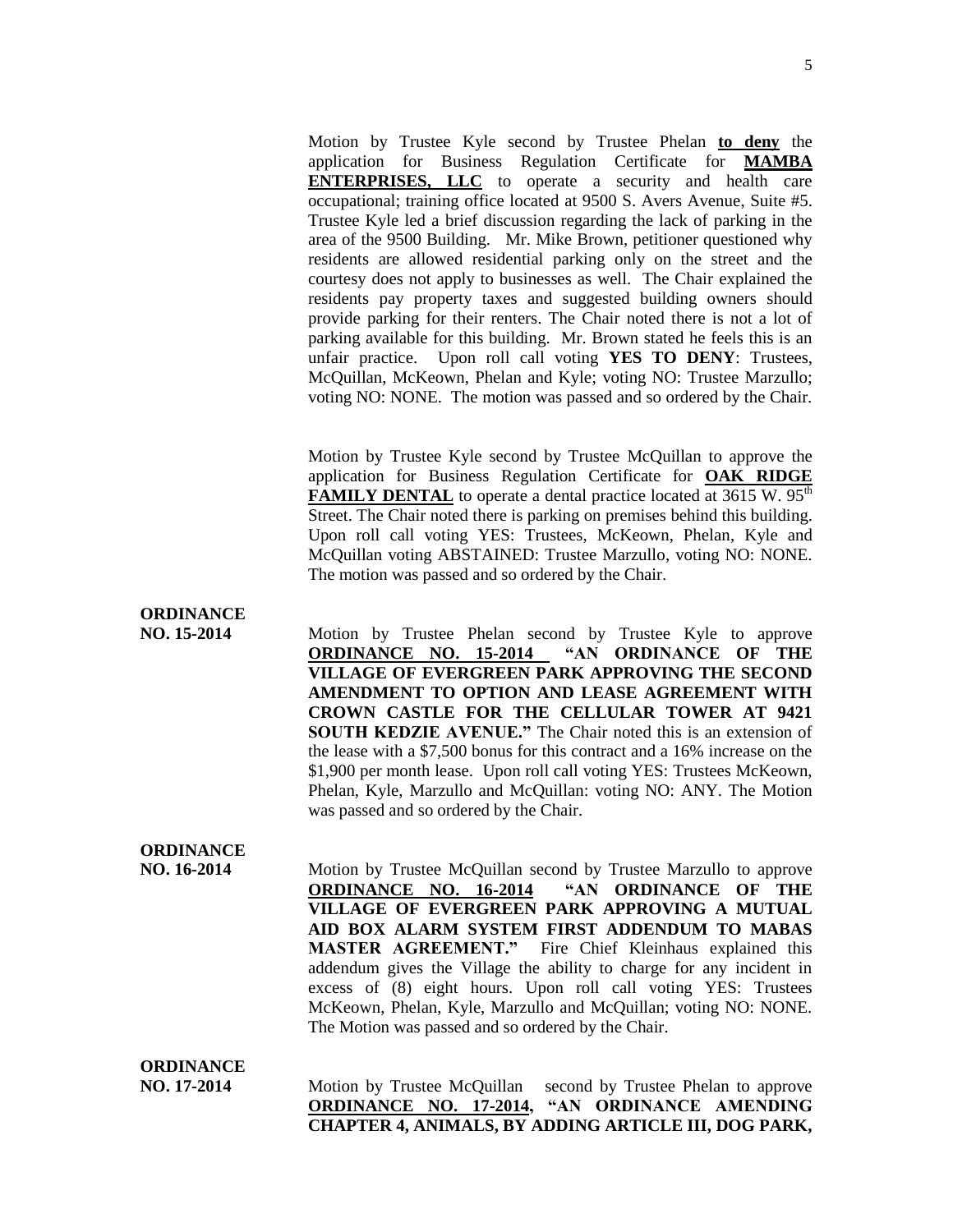**TO THE EVERGREEN PARK MUNICIPAL CODE."** Trustee Phelan asked if the Police will be more involved at the new park for unlicensed pets. The Chair noted Animal Control will be more present; and more signs are being posted for the use of the park. Upon roll call voting YES: Trustees Phelan, Kyle, Marzullo, McQuillan and McKeown; voting NO: NONE. The Motion was passed and so ordered by the Chair.

#### **ORDINANCE**

**NO. 18-2014** Motion by Trustee Phelan second by Trustee Kyle to approve **ORDINANCE NO. 18-2014, ' AN ORDINANCE AUTHORIZING THE ISSUANCE AND SALE BY THE VILLAGE OF EVERGREEN PARK, COOK COUNTY, ILLINOIS NOT TO EXCEED \$ 6,000,000 EDUCATIONAL FACILITY REVENUE BOND ST. VIATOR HIGH SCHOOL PROJECT), SERIES 2014 FOR THE PURPOSE OF FINANCING AND REFINANACING COSTS OF A PORTION OF THE COSTS OF ACQUISITION, CONSTRUCTION AND RENOVATION OF ST. VIATOR HIGH SCHOOL IN ARLINGTON HEIGHTS, ILLINOIS; AUTHORIZING THE EXECUTION AND DELIVERY OF A BOND AND LOAN AGREEMENT UNDER WHICH THE BOND WILL BE ISSUED AND SOLD TO VILLAGE BANK AND TRUST COMPANY AND THE PROCEEDS OF THE BOND WILL BE LOANED TO ST. VIATOR HIGH SCHOOL; APPROVING CERTAIN OTHER AGREEMENTS; AND RELATED MATTERS."** Upon roll call voting YES: Trustees Kyle, Marzullo, McQuillan, McKeown and Phelan; voting NO: NONE. The Motion was passed and so ordered by the Chair.

### **DEMOLTION REQUEST**<br>2955 W. 95<sup>th</sup> St.

The Chair explained since the agenda was published on Friday, August 15, 2014 a prospective buyer has come forward to possibly purchase the property located at 2955 W. 95<sup>th</sup> Street (the old Hornburg Klein). He added he will wait until September 2, 2014 for a contract; therefore he is asking no Board action be taken on this demolition request. NO BOARD ACTION.

# **MAYOR'S**

**CAUCUS** Motion by Trustee McQuillan second by Trustee Kyle to approve the request for the Mayors Caucus membership dues for 2013-2014 in the amount of \$ 694.82 for the year; based on \$0.035 per capita. Upon roll call voting YES: Trustees Marzullo, McQuillan, McKeown, Phelan and Kyle; voting NO: NONE. The Motion was passed and so ordered by the Chair.

#### **POLICE DEPT.**

**STUDENT INTERN** Motion by Trustee McKeown second by Trustee Kyle to approve the Police Chief's request for the Police Department's student internship for Matthew Pulido, Criminal Justice Major at Moraine Valley Community College from August 25 thru October 2014. Upon roll call voting YES: